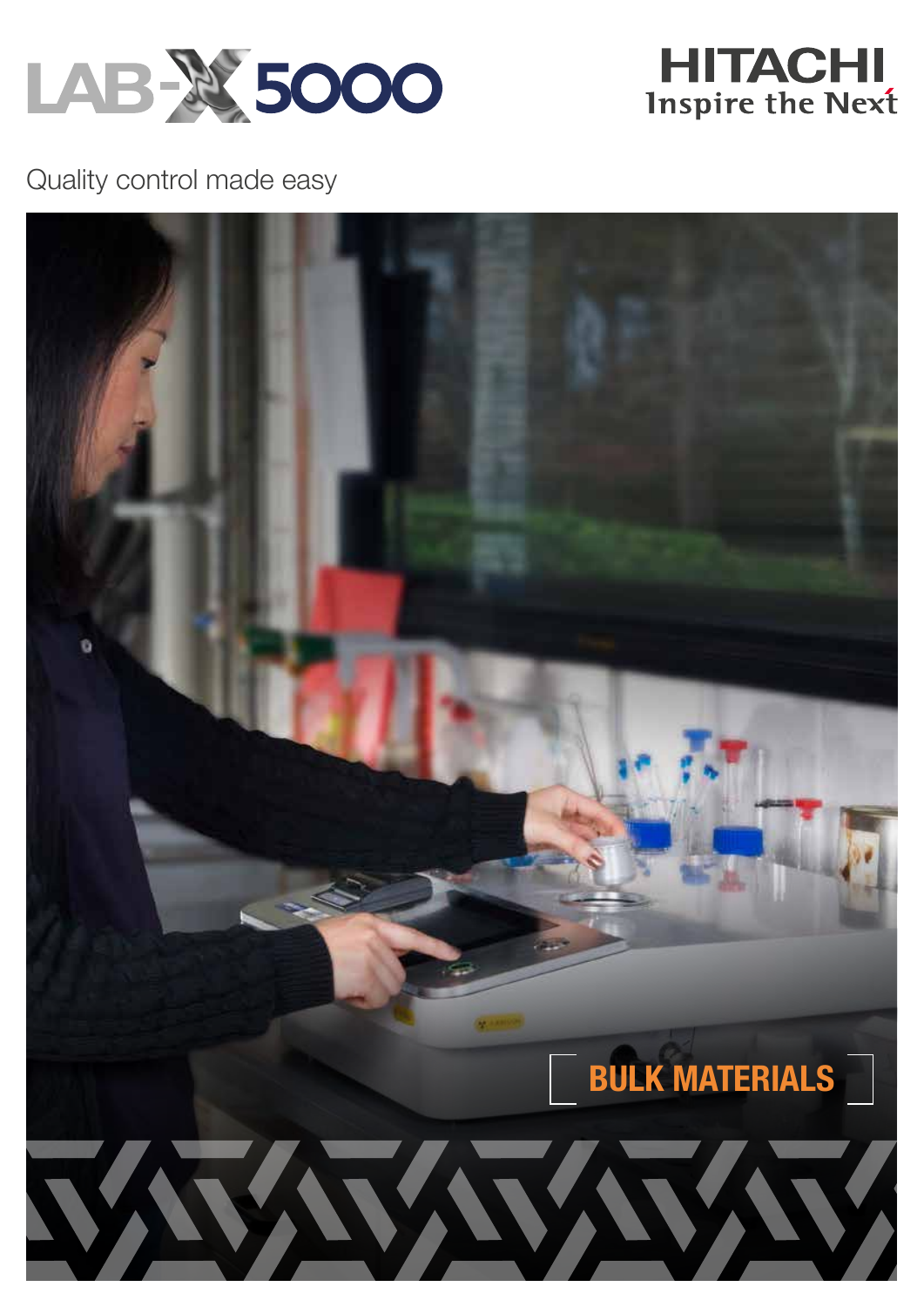For over 45 years, our LAB-X analysers have been counted on for reliable analysis in production control and testing laboratories.

With the LAB-X5000 we have made analysis faster, easier and more versatile than ever before by combining software inspired by our leading line of point-and-shoot handheld analysers with hardware features built for high-throughput laboratory testing.

The strength of the LAB-X5000 is its simplicity and robustness. The streamlined interface makes it easy for any operator to get repeatable results with a single touch of a button. The automatic sample positioner moves the sample away from the X-ray tube and detector after measurement to protect against damage from spills.





# analysis

The LAB-X5000 is the ultimate elemental analysis tool for fast and easy quality control.

The software has been streamlined for simplicity, increasing testing throughput by reducing the time between collecting a sample and getting results. Our expert developers have optimised the analysis routines and hardware selection to get high quality analysis of petrochemicals, paper, polymers, minerals and general chemicals.

The large industrial-grade touch screen display makes it easy to see results including pass/fail judgments and SmartCheck messages that can provide instructions on how to handle a sample that is out of specification. To take full advantage of the flexibility of the LAB-X5000, advanced users can easily create calibrations for new applications.

Conform to test norms from ASTM, ISO, EI/IP and more with ease and confidence.

| Feature                                                  | LAB-X5000    | X-Supreme8000                        |
|----------------------------------------------------------|--------------|--------------------------------------|
| Element range                                            | $Mg - U$     | $Na - U$                             |
| Sample tray capacity                                     | 1            | 10                                   |
| User interface                                           | Touch screen | MS Windows, optional<br>touch screen |
| Atmospheric compensation                                 |              |                                      |
| High-resolution detector                                 |              |                                      |
| Helium purge for improved<br>analysis of Na - Cl         |              |                                      |
| One touch to start<br>measurement                        |              |                                      |
| Automatic data storage                                   |              |                                      |
| Cloud-based data backup with<br>LiveConnect              |              |                                      |
| Factory-loaded calibrations for<br>selected applications |              |                                      |